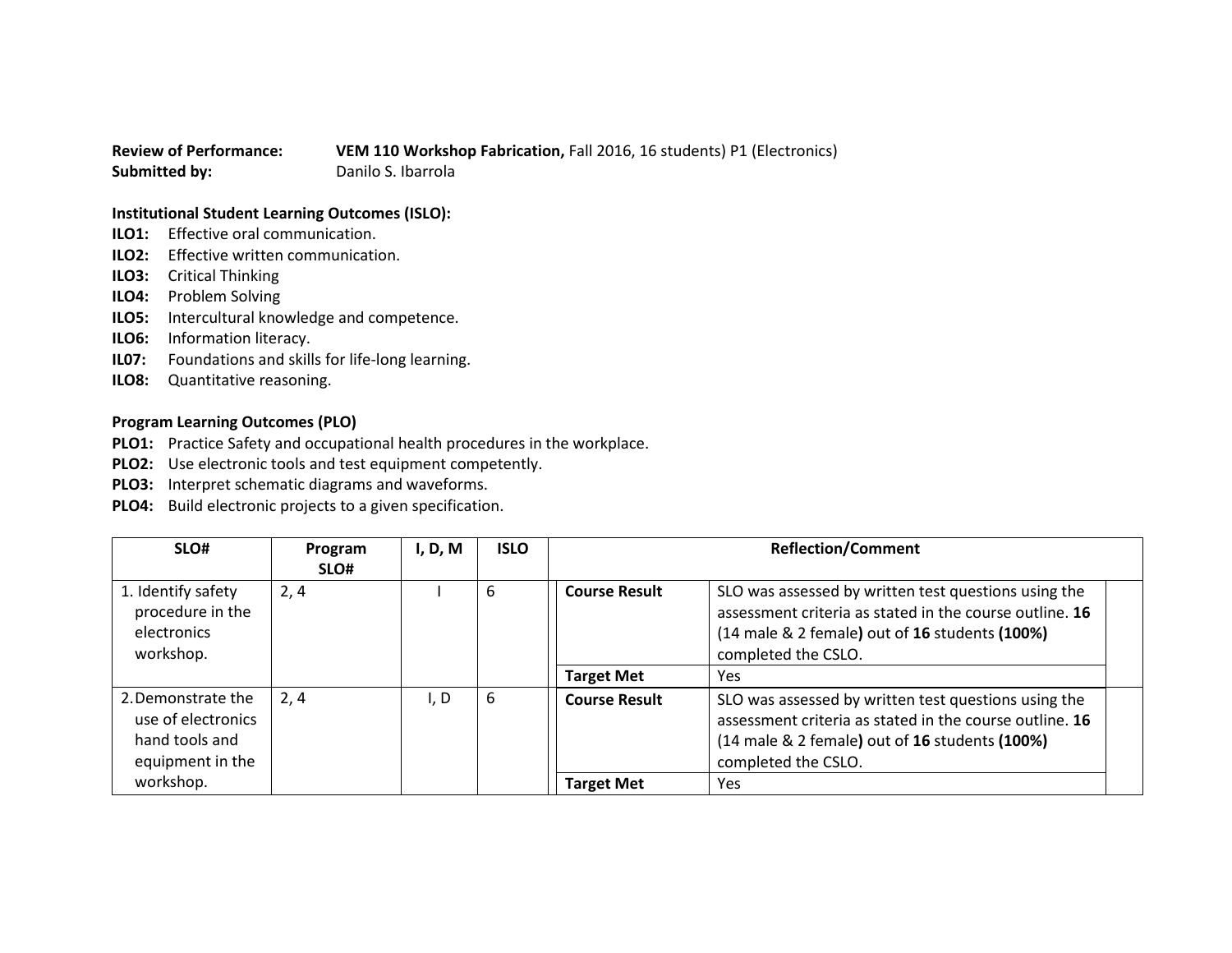| 3. Identify the<br>different wires,<br>cables,<br>connectors and | 2, 4 | I, D | 6 | <b>Course Result</b> | SLO was assessed by written test questions using the<br>assessment criteria as stated in the course outline. 16<br>(14 male & 2 female) out of 16 students (100%)<br>completed the CSLO.      |
|------------------------------------------------------------------|------|------|---|----------------------|-----------------------------------------------------------------------------------------------------------------------------------------------------------------------------------------------|
| perform splicing                                                 |      |      |   | <b>Target Met</b>    | Yes                                                                                                                                                                                           |
| procedures.                                                      |      |      |   |                      |                                                                                                                                                                                               |
| 4. Terminate and<br>connect wires,<br>cables and<br>connectors.  | 2, 4 | I, D | 6 | <b>Course Result</b> | SLO was assessed by written test questions using the<br>assessment criteria as stated in the course outline. 14<br>(12 male & 2 female) out of 16 students (87.5%)<br>completed the CSLO.     |
|                                                                  |      |      |   | <b>Target Met</b>    | Yes                                                                                                                                                                                           |
| 5. Test wires,<br>cables and<br>connectors<br>linkages.          | 2, 4 | D, M | 6 | <b>Course Result</b> | SLO was assessed by written test questions using the<br>assessment criteria as stated in the course outline. 16<br>(14 male & 2 female) out of 16 students (100%)<br>completed the CSLO.      |
|                                                                  |      |      |   | <b>Target Met</b>    | Yes                                                                                                                                                                                           |
| 6. Rework wire,<br>cables and<br>connectors<br>assembly          | 2, 4 | D, M | 6 | <b>Course Result</b> | SLO was assessed by written test questions using the<br>assessment criteria as stated in the course outline. 13<br>$(11$ male & 2 female) out of 16 students $(81.3%)$<br>completed the CSLO. |
|                                                                  |      |      |   | <b>Target Met</b>    | Yes                                                                                                                                                                                           |

**Special comments:** 16 out of 16 or 100% of the students got a grade of C or higher.

**Summary of Grades:**

| A+ | = | 0 |
|----|---|---|
| А  | = | 2 |
| А- | = | 2 |
| B+ | = | 0 |
| В  | = | 4 |